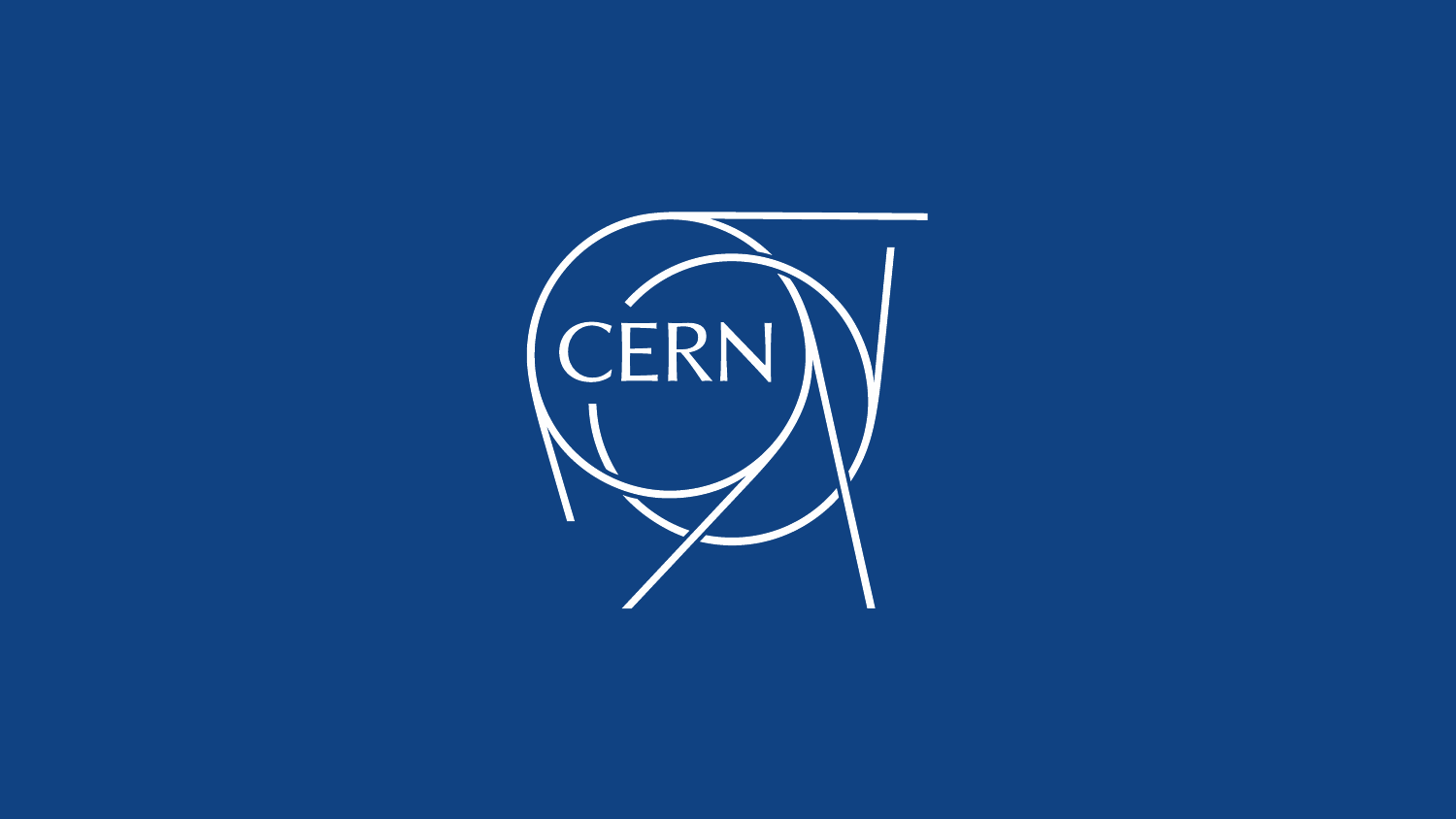#### WLCG data management

Oliver Keeble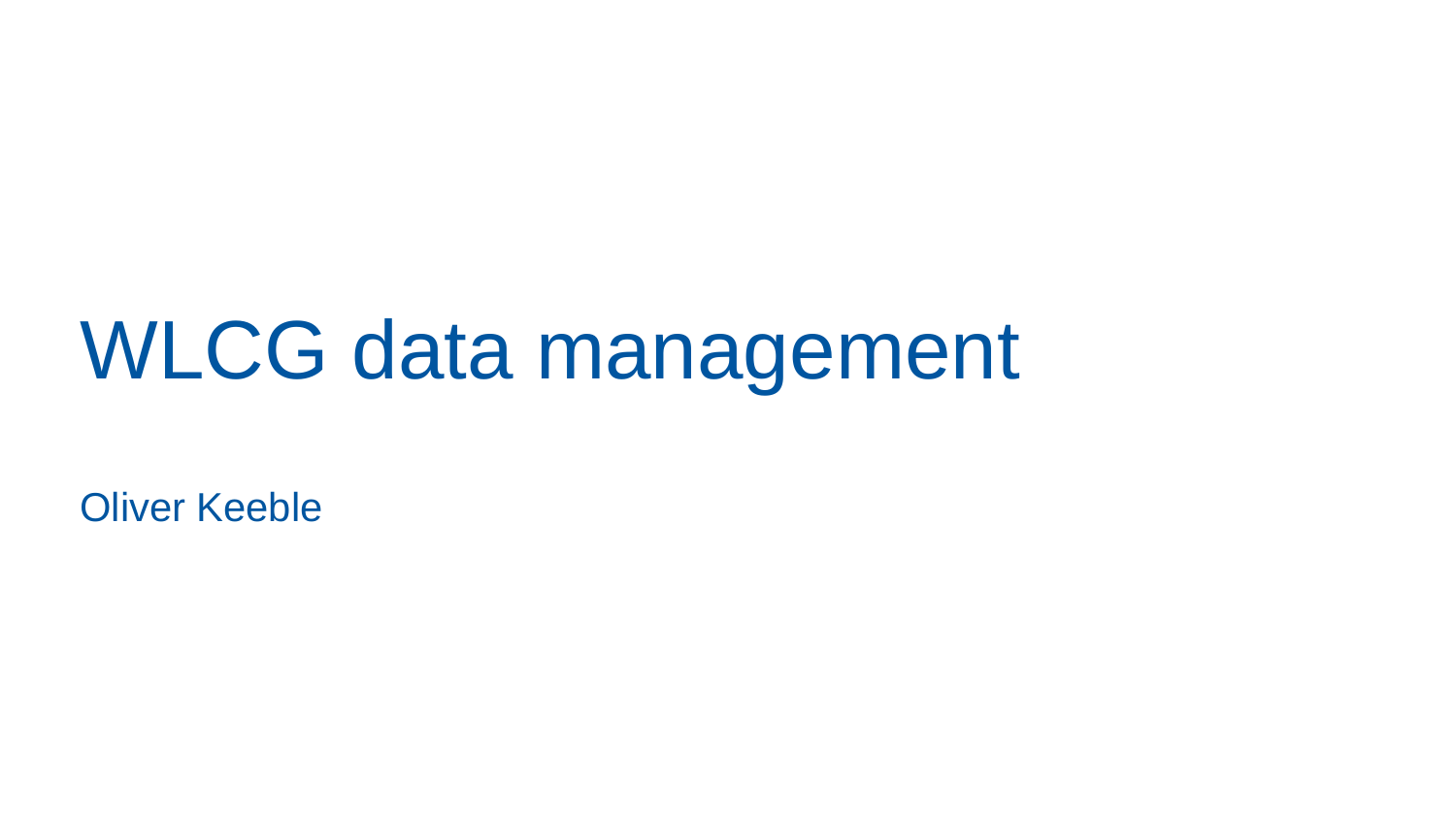#### **Overview**

- Pre GDB Sep 13th
- WLCG data management coordination

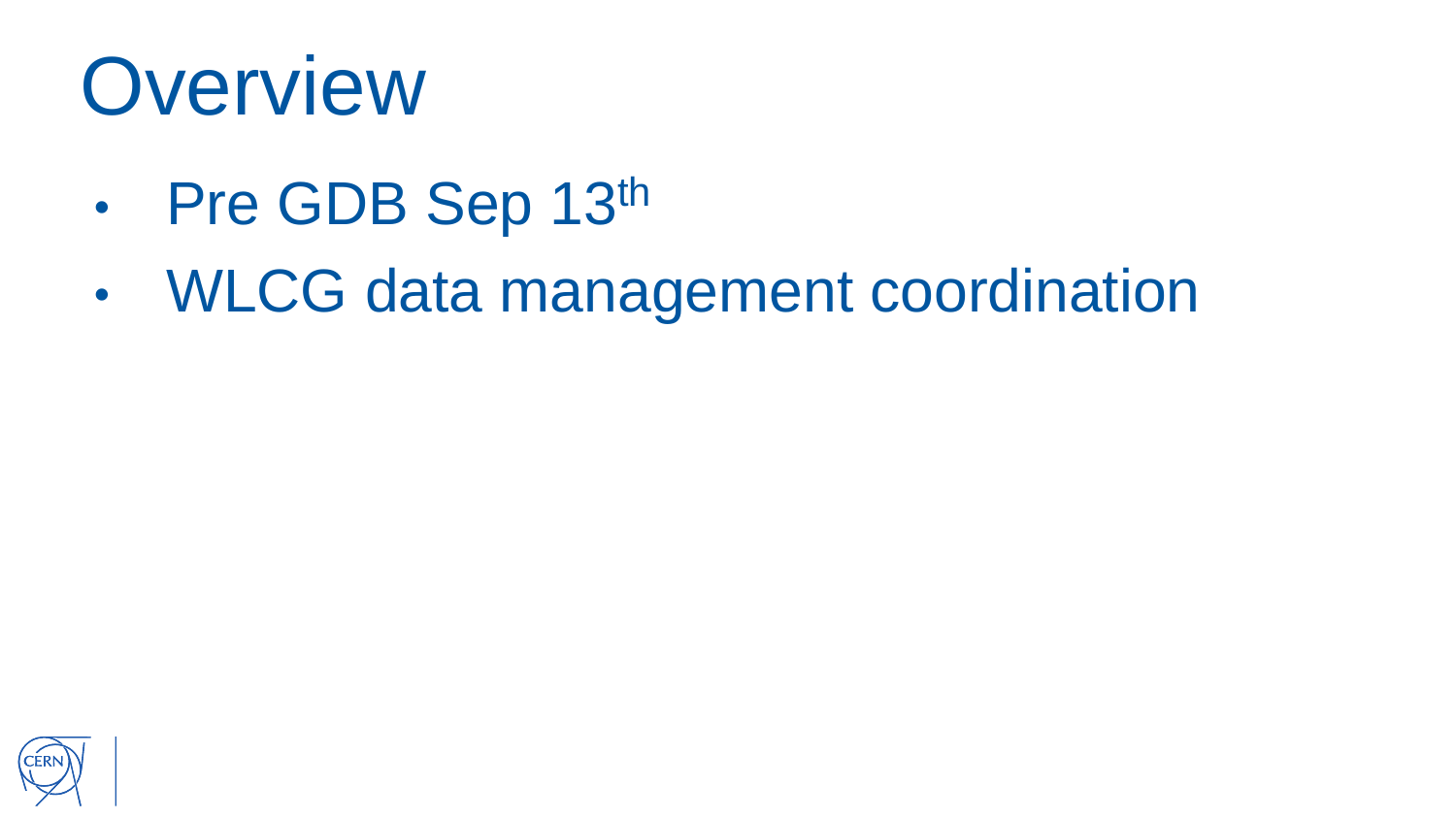## Pre GDB agenda

- Storage accounting / space reporting
- Protocols & srm-less operation
- Site storage consolidation
	- Demonstrator reports
- Site reports and feedback
- WLCG data management coordination

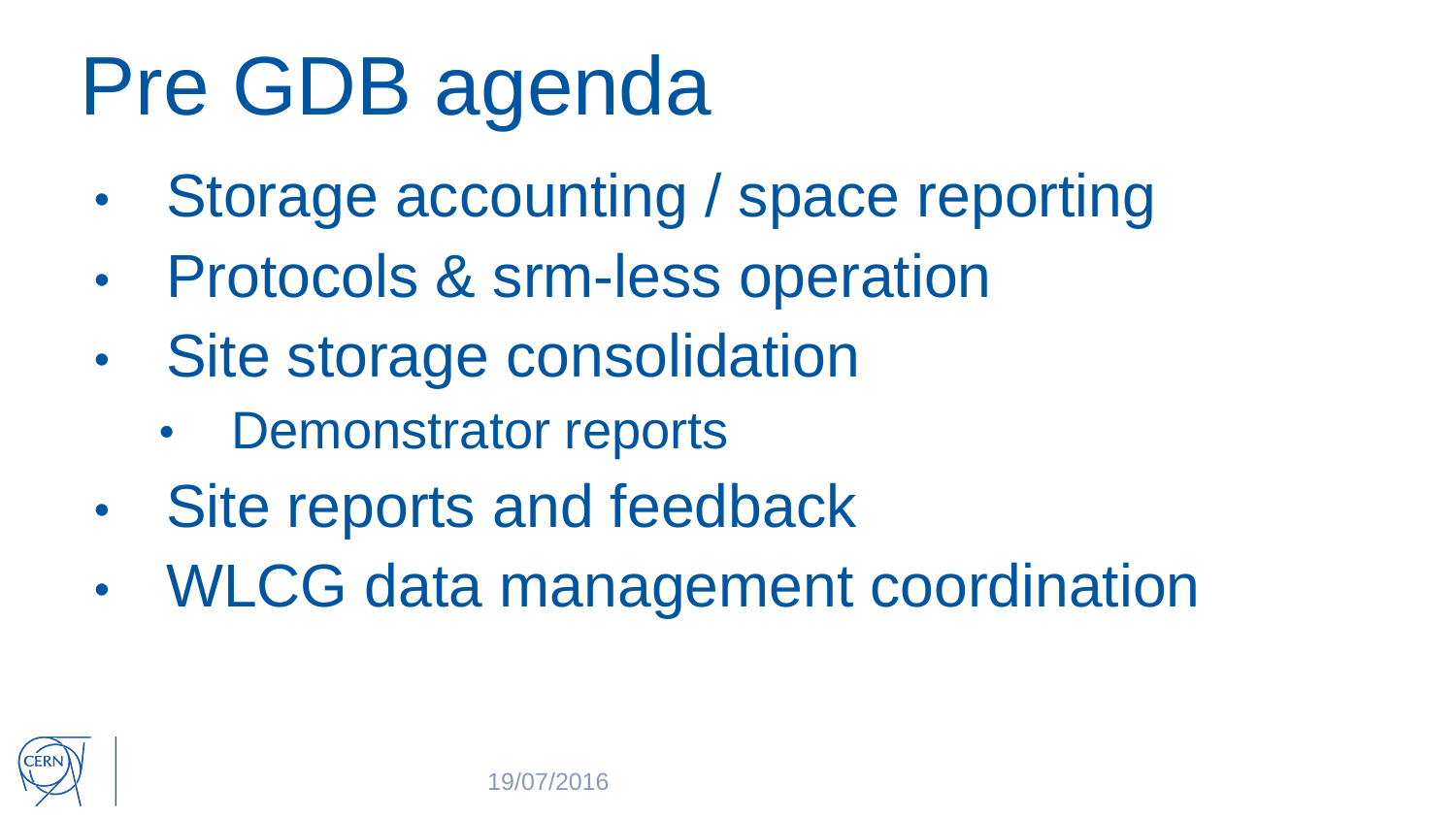#### WLCG data management coordination

- Would a bit more structure be advantageous?
- E.g.
	- Regular pre-GDB slot
	- Mailing list
	- WLCG WG which can spawn TFs where necessary
		- E.g. storage accounting
		- Even more speculative stuff?
			- Next gen namespaces…

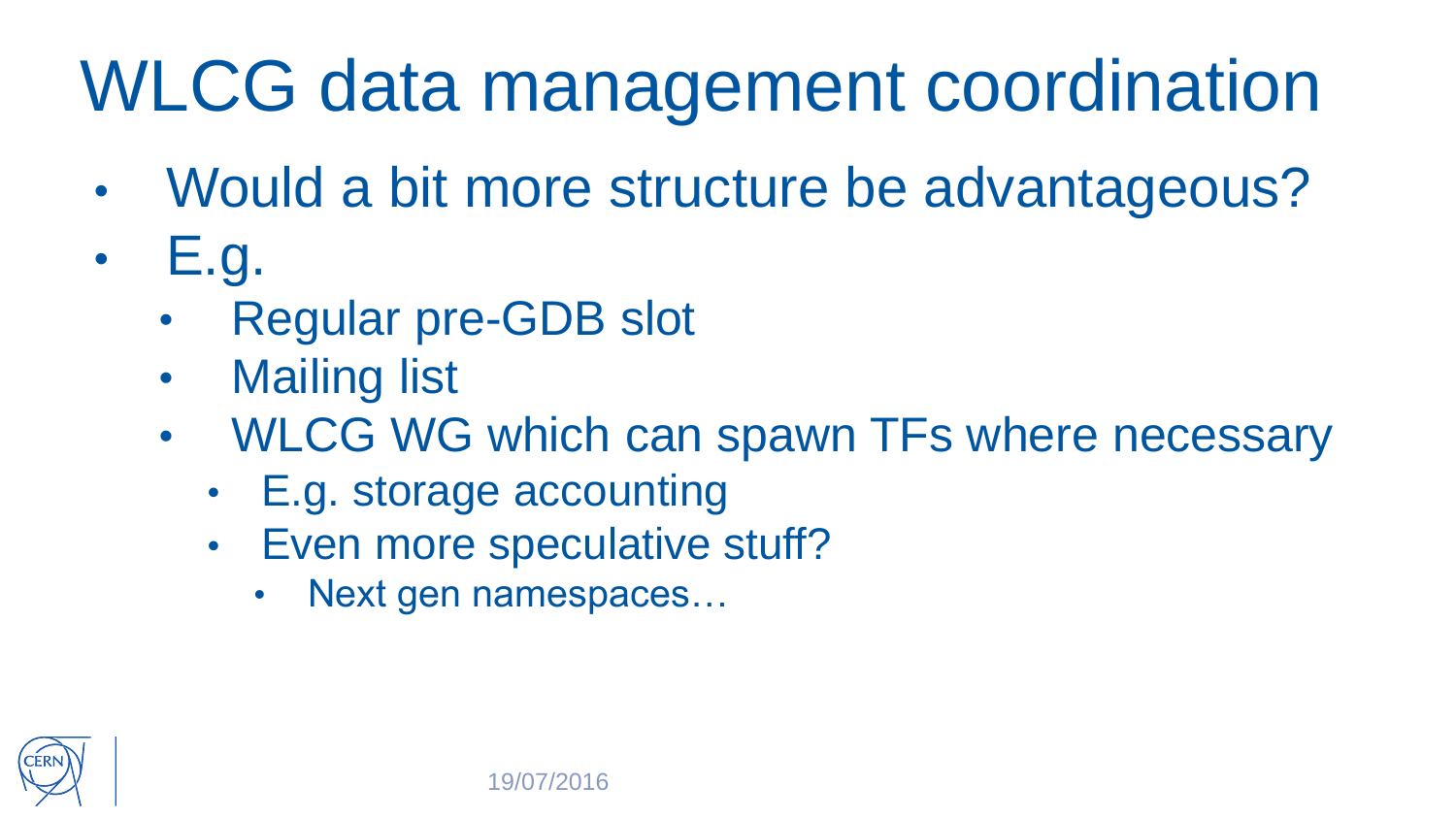## **Summary**

- Pre GDB Sep 13th
- WLCG data management coordination
- Input on both matters please!
	- Experiments in particular

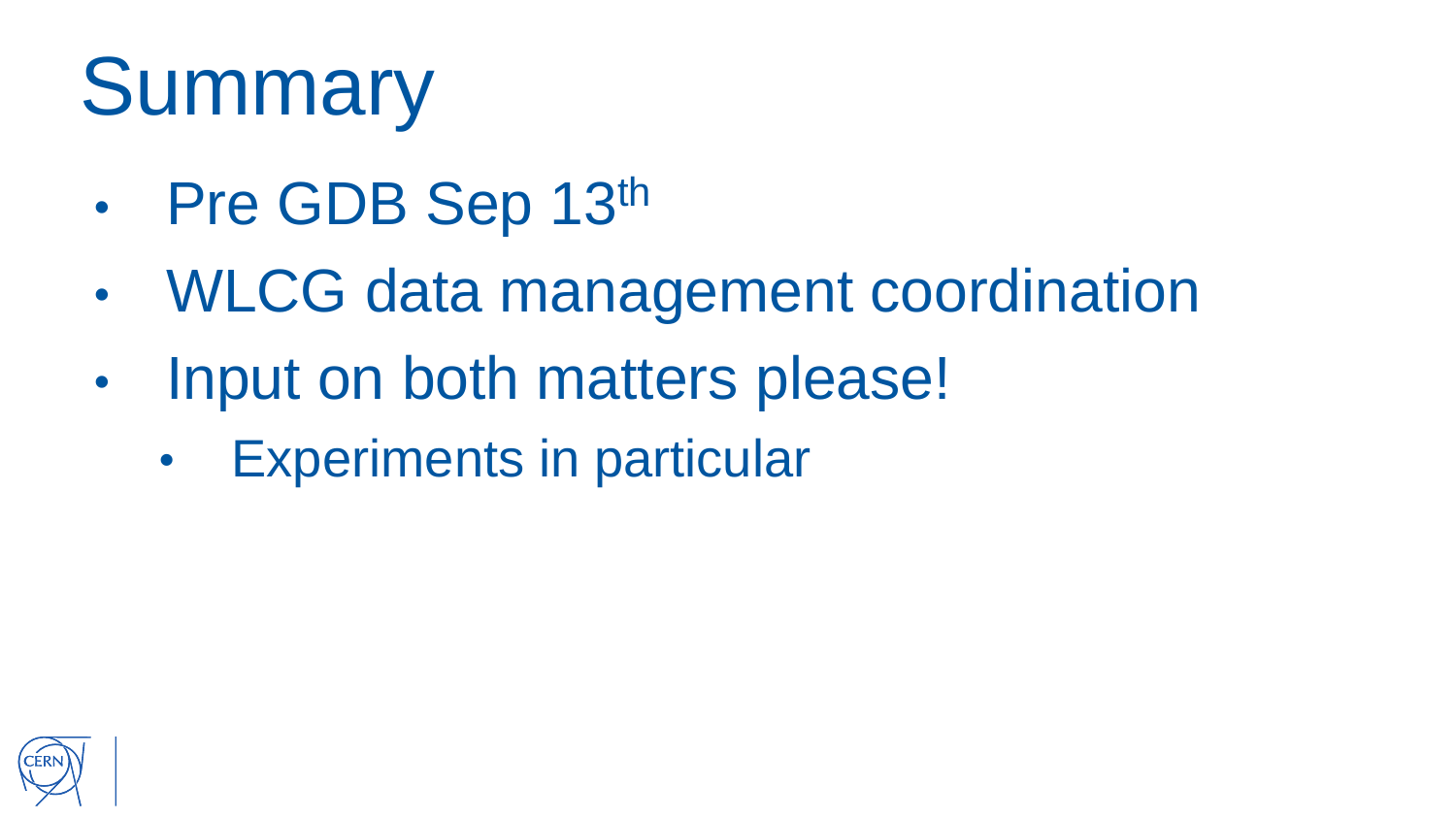# Extra slides from GDB presentation



19/07/2016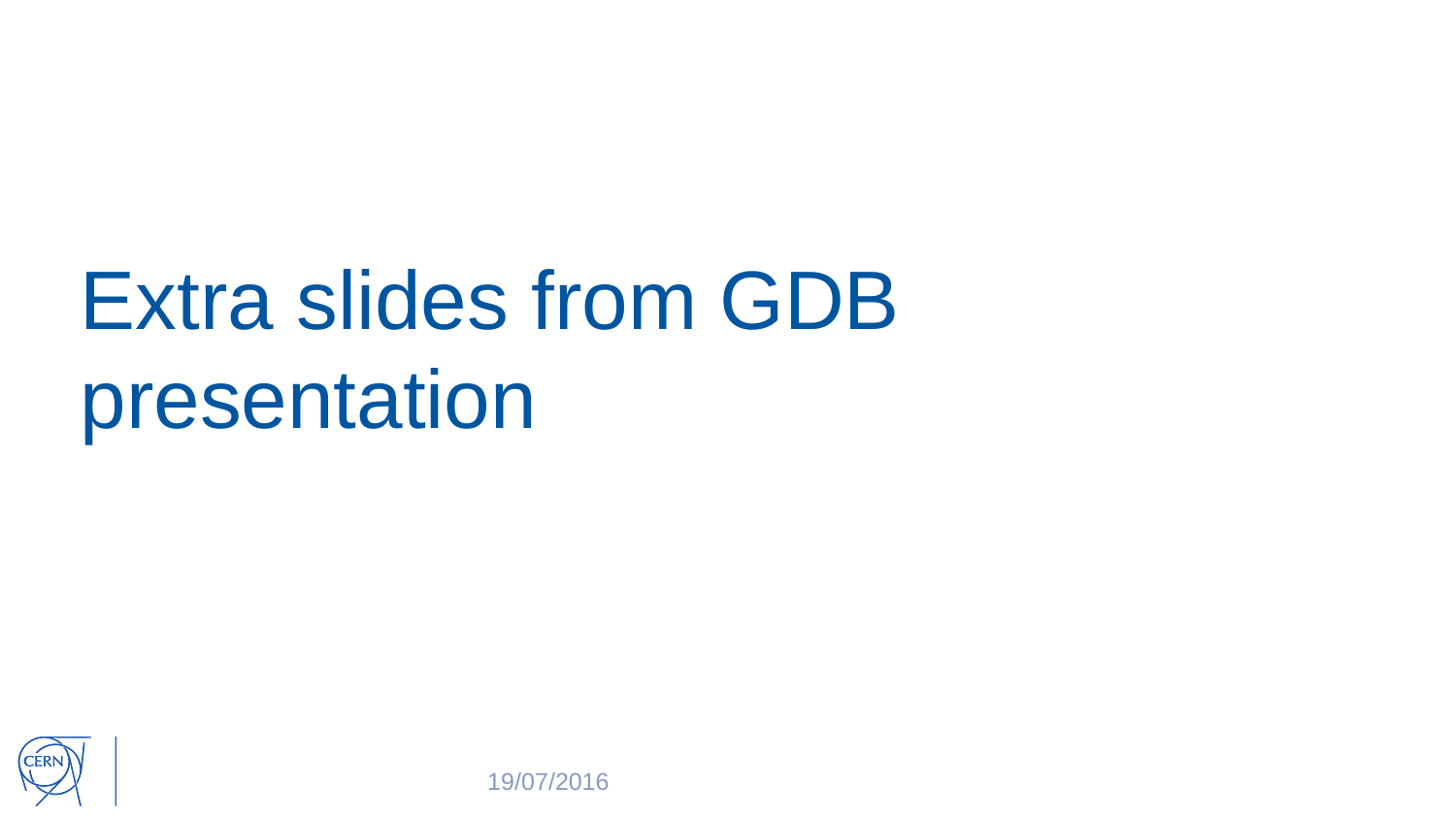#### Pre-GDB Confirmed Topics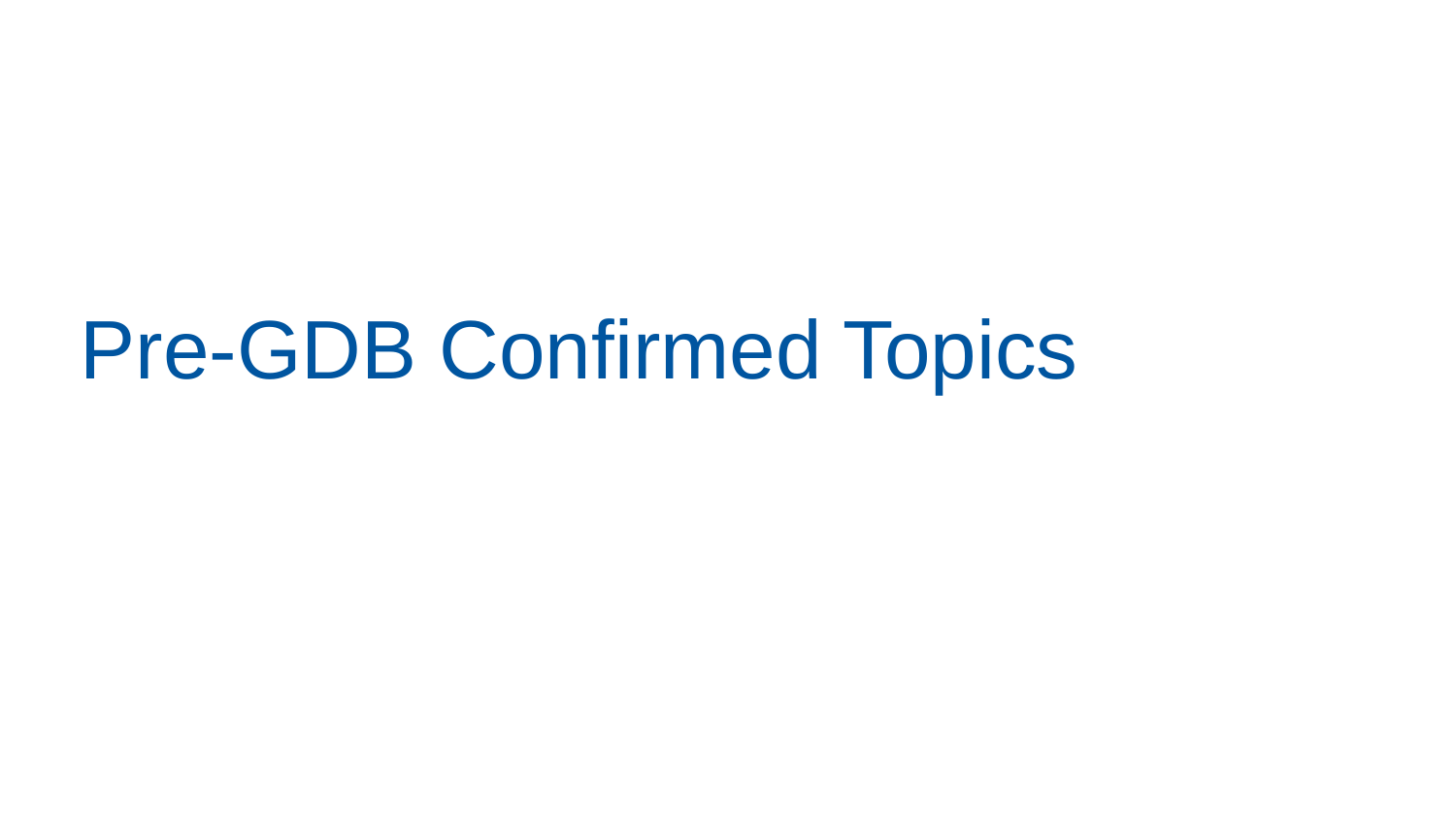## Space reporting & accounting

- This topic is being reviewed in WLCG and certain storage aspects should be clarified
- Document under revision to summarise experiment and WLCG requirements
	- To then be passed to storage providers

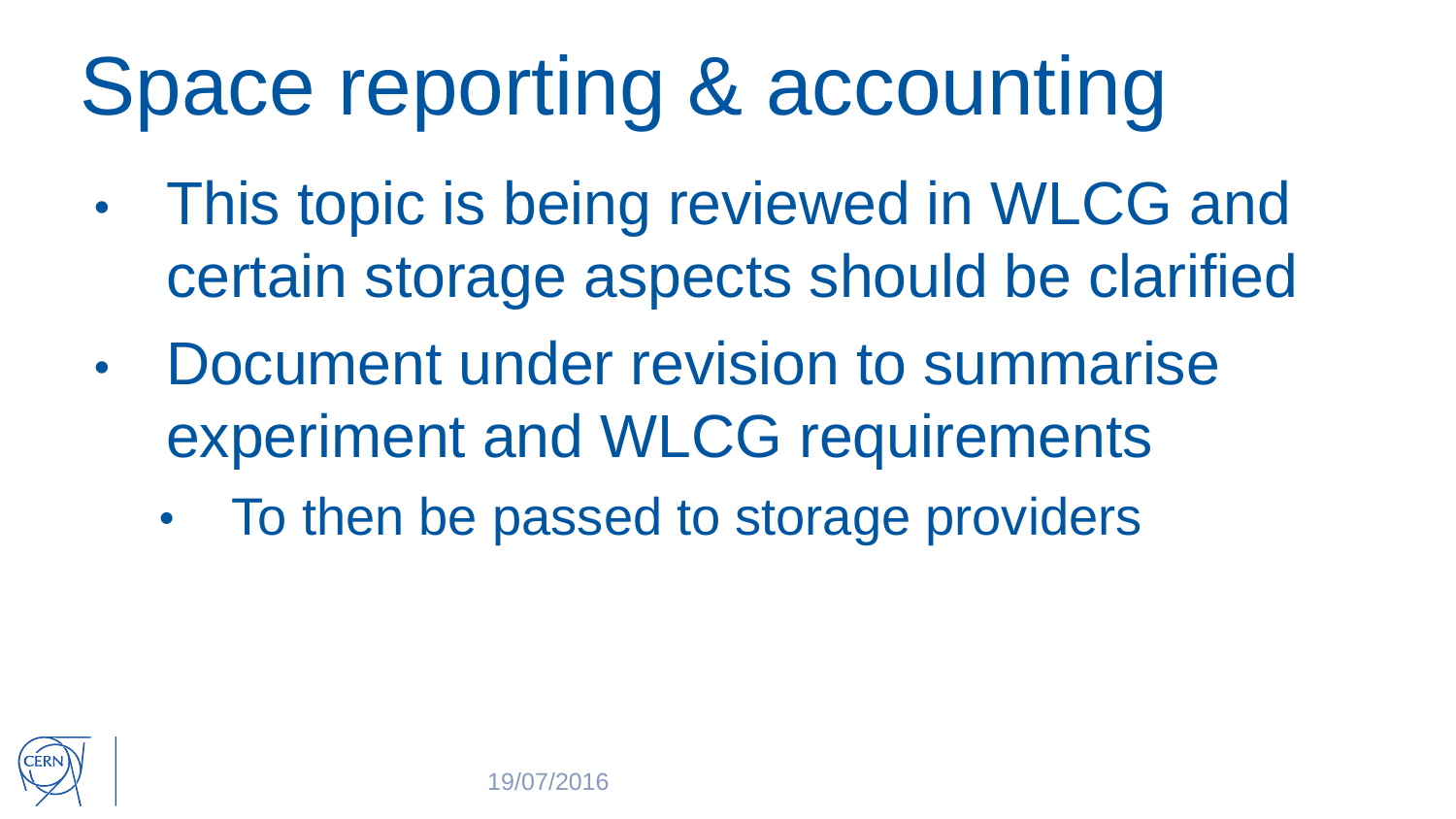## Storage consolidation

- multi-site storage systems
	- EOS/dCache demonstrator
- local federations & cloud integration
	- Dynafed demonstrator
- caching solutions
	- xrootd proxy cache

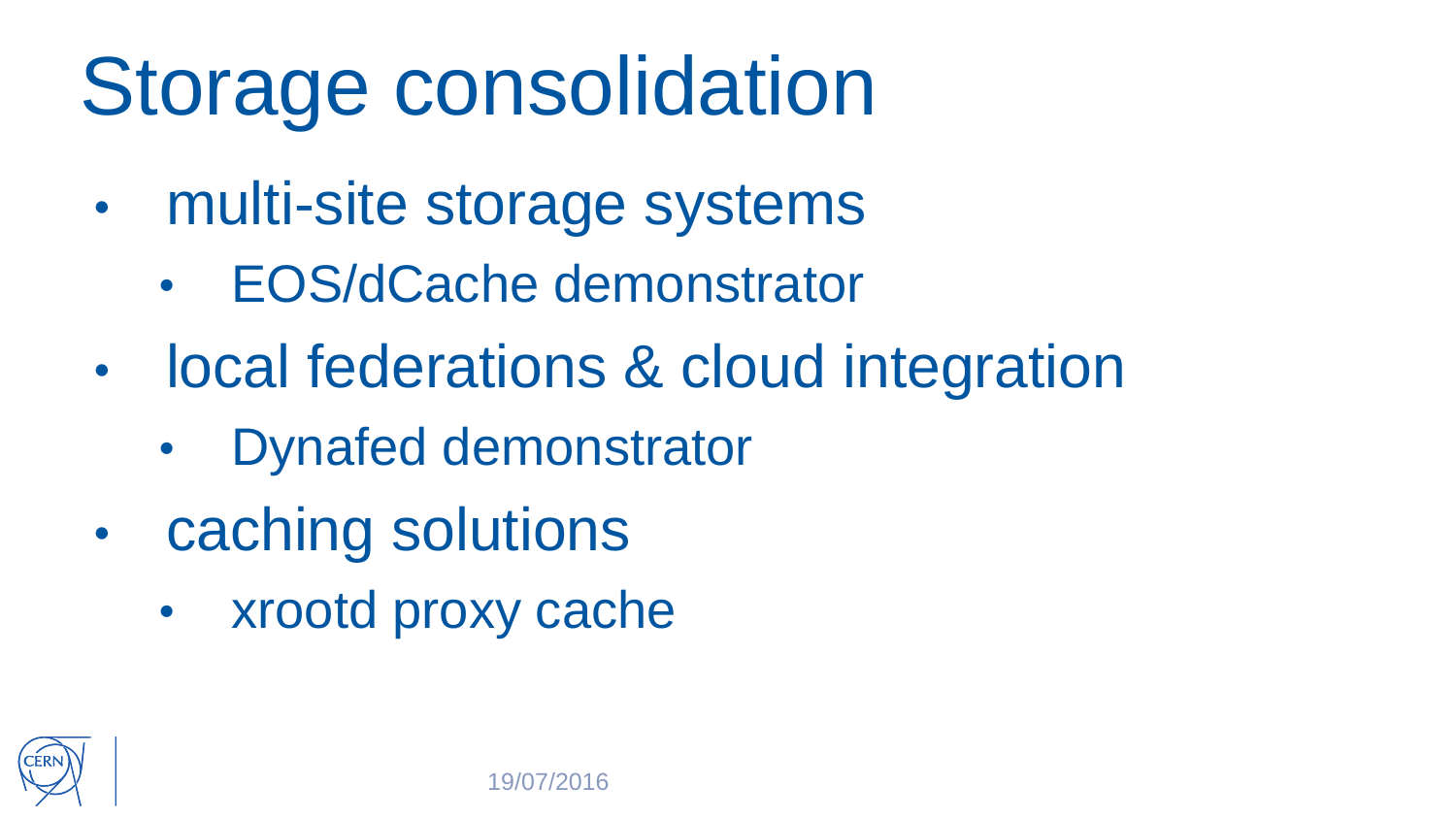## Site input

- GridPP storage update
- IT\_T1 Data Management
- PIC T1
- GRIF

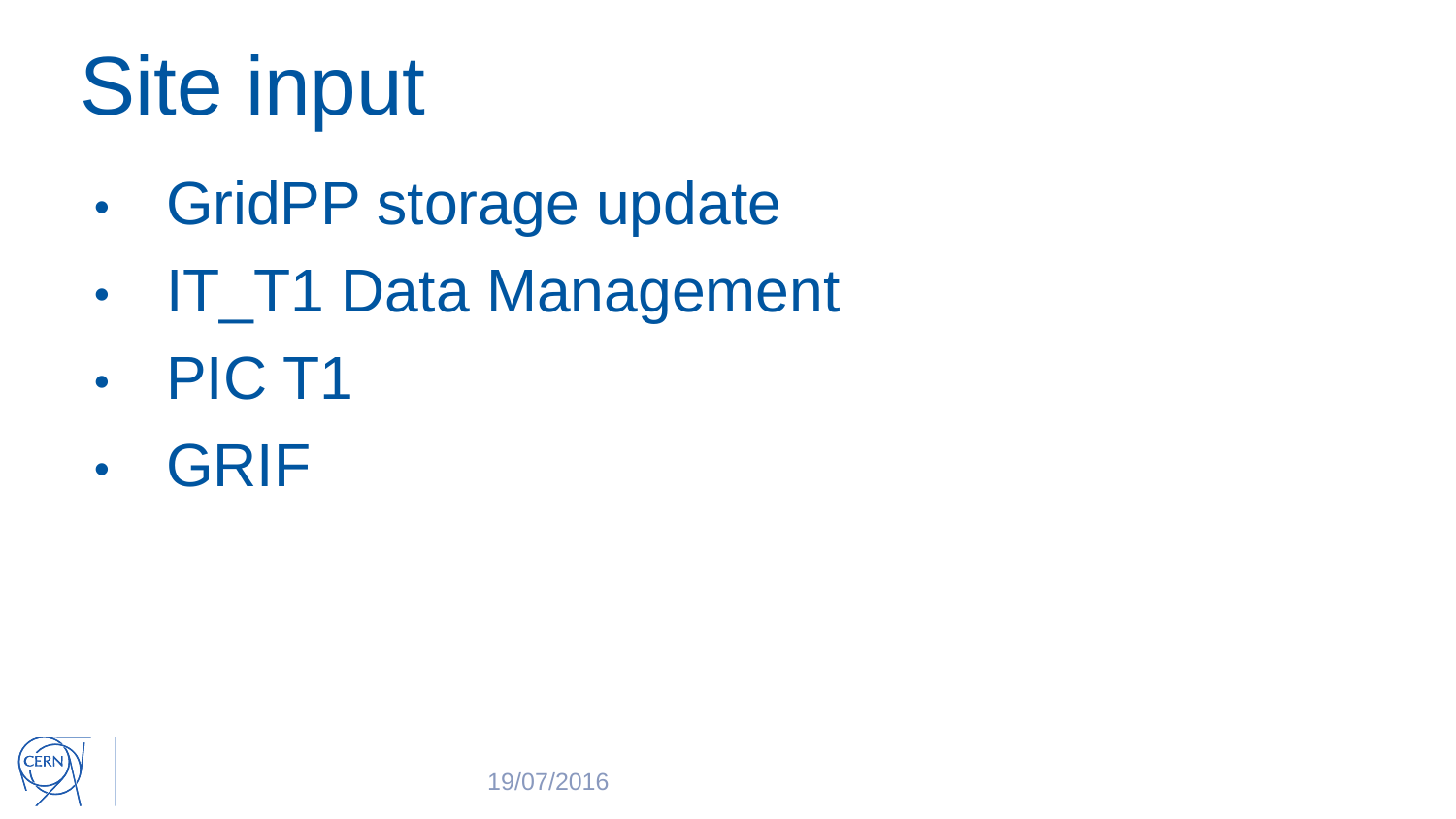#### Protocol zoo

- What actions are now necessary?
	- SRM situation for disk
	- SRM situation for tape
	- Report from HTTP Deployment Task Force
	- GridFTP & alternatives

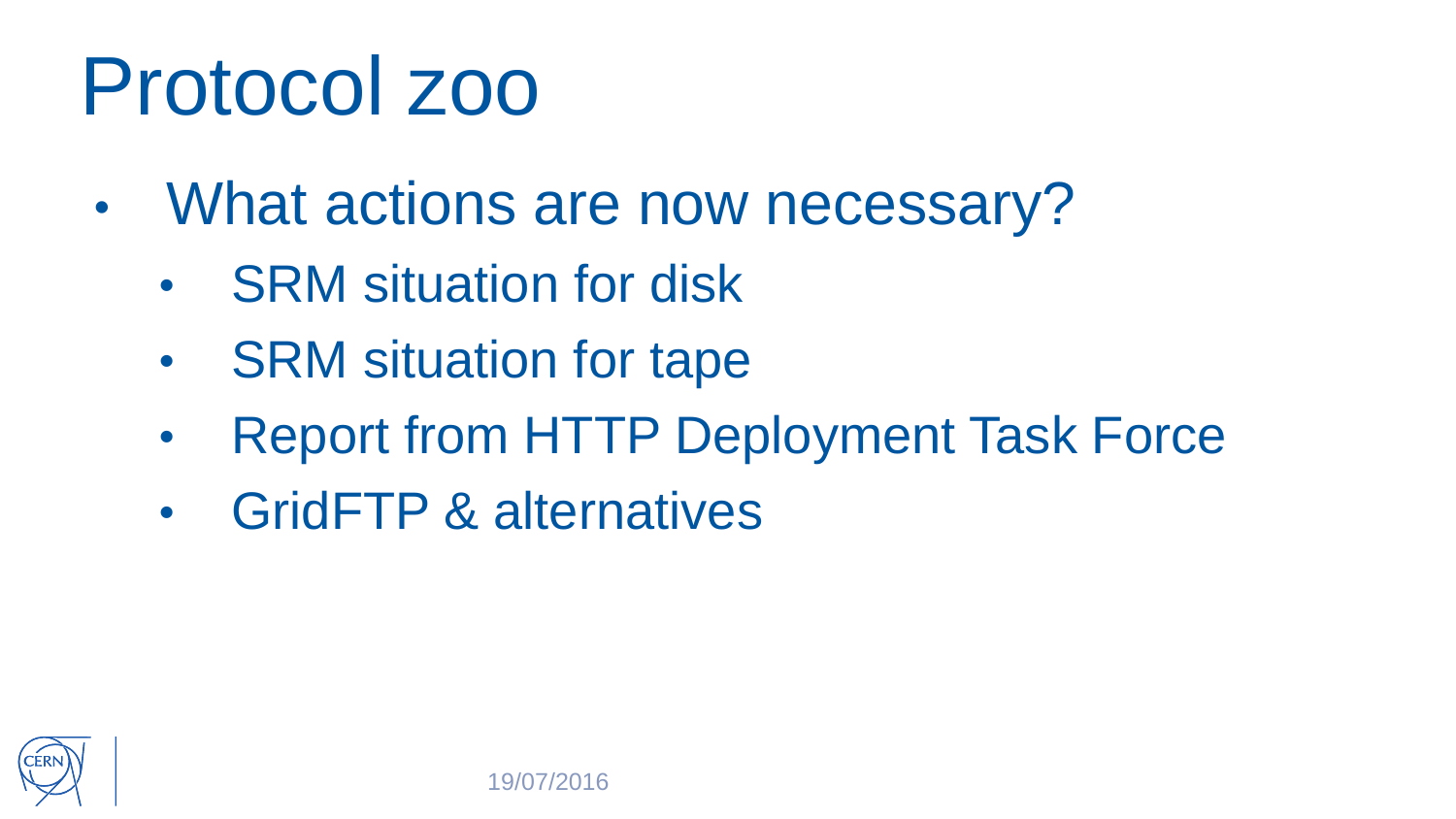### WLCG data coordination

- Would a more structured approach to WLCG communication about data be desirable?
	- representation within WLCG operations, forum, mailing list, regular GDB slot, ...?